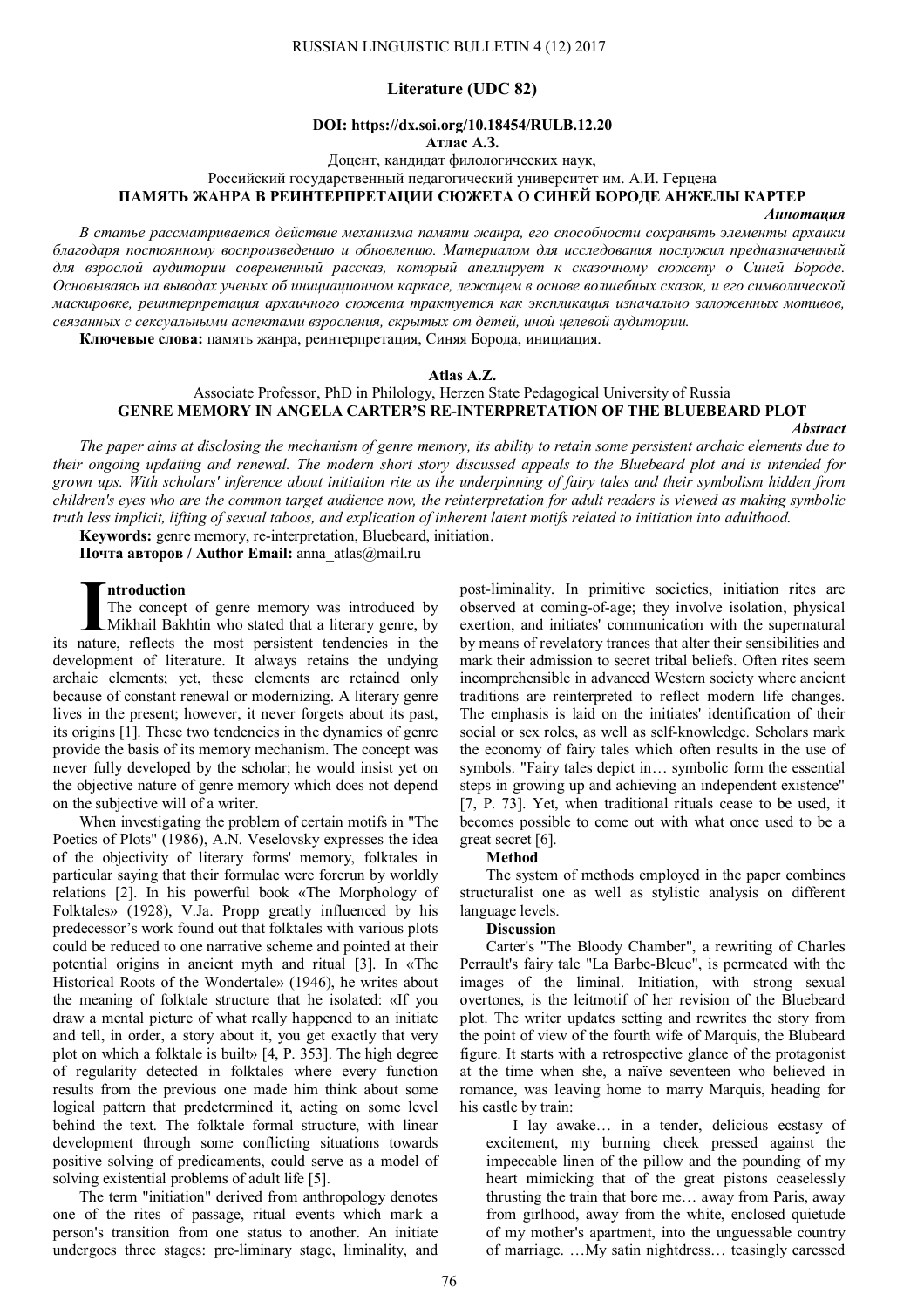me. His kiss… had hinted to me… of the wedding night, which would be voluptuously deferred until we lay in his great ancestral bed" [3, P. 7-8].

The excited state of the heroine on the wedding night eve is accentuated by the pulsating rhythm which reproduces the pushing pistons – "the syncopated roar of the train", as she, a musician, qualifies it. Rhythmization is achieved by identical structures "away from" at equal intervals. Parallelism is enhanced by gradation which leads to growing tension till it reaches its climax at the end of the sentence, its rheme — "the unguessable country of marriage".

Syntactic repetitions are redundant since the theme can be easily defined by the key words reflecting the girl's erotic fantasies: "delicious ecstasy of excitement; my burning cheek, the impeccable linen; away from girlhood; his kiss; the wedding night voluptuously deferred; his great ancestral bed; the… country of marriage". Yet, their climactic arrangement foregrounds the feelings of one who anticipates her near initiation into adulthood.

The girl, young as she was, identifies Marquis as Other at once: "the dark, leonine shape of his head; his dark mane; he would… softly creep up behind me; his strange, heavy, almost waxen face; that face… with heavy eyelids over eyes that always disturbed me by their absolute absence of light, seemed to me like a mask, as if his real face… lay beneath this mask; his lips… so strangely red and naked between the black fringes of his beard". Yet she prefers to close her eyes on these scary features. Moreover, her description of what she felt when she became the *fiancee* of the affluent Marquis and thus an object for scrutiny, goes beyond a teenager's understanding of things. The protagonist declares lack of experience in her, a homegrown girl; at the same time she shows grown-up awareness of her own taste for corruption:

His wedding gift, clasped round my throat. A choker of rubies, …like an extraordinary precious slit throat. …That night at the opera comes back to me even now. …the white dress; the frail child within it; and the flashing crimson jewels round her throat, bright as arterial blood.

I saw him watching me… with the assessing eye of a connoisseur inspecting horseflesh, or even of a housewife in the market, inspecting cuts of slab. I'd never seen… that regard of his before, the sheer carnal avarice of it. When I saw him look at me with lust, I dropped my eyes but, in glancing away from him, I caught sight of myself in the mirror. I saw how much that cruel necklace became me. And, for the first time in my innocent and confined life, I sensed myself a potentiality for corruption that took my breath away [3, P. 11].

A closer glance at the description of "that night [which] comes back to [her] *even* now" reveals two different perspectives. On the one hand, verbs of sense perception (to sense, to see, to catch sight) suggest the position of the protagonist as a witness or participant. On the other hand, sustained metaphors – "a *choker* of rubies… like an extraordinary precious *slit throat*"; "the flashing *crimson* jewels *round her throat, bright as arterial blood*"; [the Marquis] "with the assessing eye… of a *housewife in the market*, inspecting *cuts of slab*, …[with] the sheer *carnal* avarice"; "that *cruel* necklace" – which require effort to realize the similarity of two objects, suggest passage of time. These markers of cognitive process, in their phraseology, indicate the perspective of a person who has already gained liminal experience and worldly knowledge. She tells a story about her almost fatal experience *post factum:* with wisdom of hindsight, she understands the real state of things then.

Keen vision results from her profound analysis of those events and is introduced into their description some time after her married life with Marquis came to an end. Everything in the protagonist's memories – Marquis who bought her as a piece of meat at the butchers, and the precious, yet cruel, guillotine-like necklace with which he did it, and she herself admitting her potential for collusion — become an object for irony of a mature person in the stage of post-liminality.

Scholars identify the central motif of the Bluebeard tale differently. In his essay "On Fairy-Stories", J.R.R. Tolkien writes about the great mythical significance of prohibition, with its origins in taboo. "The Locked Door stands as an eternal Temptation" [10, P. 32]. Carter foregrounds temptation and draws a parallel with the biblical Eve, which is made explicit in the conversation of the protagonist with the blind piano tuner. It becomes clear to both that, with intent to punish her, Marquis has plotted his wife's breaching his prohibition to enter his office:

'I only did what he knew I would.'

'Like Eve,' he said [3, P. 38]

Marquis encourages her curiosity, punishable as Eve's, by leaving her alone with his collection of Felicien Rops's paintings notorious for their pornographic images. When she is examining one with a telling name "The Reproof of Curiosity", he catches her unawares:

'My little nun has found her prayerbooks, has she?' he demanded…; then, seeing my painful, furious bewilderment, he laughed at me aloud…

'Have nasty pictures scared Baby? Baby mustn't play with grownups' toys until she's learned how to handle them, must she?' [3, P. 17].

As Ch. Renfroe states, "since the heroine's exploration of the chamber is overtly desired by both the husband and the girl for *different*reasons and with the hope of *different* outcome, the tale becomes at once a depiction of the oppressive sexual initiation of a young girl at the hands of a powerful older man as well as a tale of self-initiation and survival undertaken willingly by a member of a community of women" [9, P. 101].

### **Results**

Thus comparing the original story with its modern reinterpretation we see that in "La Barbe-Bleue" the girl can't resist curiosity and enters the forbidden chamber. Perrault blames her in *moralitè* which equates curiosity to trouble:

Ladies, you should never pry, —

You'll repent it by and by!

Though the protagonist confronts death, the tale does not suggest any liminal experience she has gained. B. Bettelheim argues that at the end both Bluebeard and his wife are the same persons as they were before. "Earth-shaking events took place", and none of them is better: "no development toward higher humanity is being projected" [7, P. 302].

At the end of Carter's story, the girl who prefers partnership with the blind piano tuner to matrimonial relations violates society conventions. Fairy-tale conventions with marriage as climax are ruined too. The major character, though nameless and thus a stereotype, gives her own perspective of the events, awakening of her sexuality and making her own, rather than anyone else's choice, and getting a better insight into the complexity of the grown-up world. So in Carter's retelling initiation of a young Marquise becomes an impetus to her self-realization. The new understanding is gained by the protagonist as a result of the crucial experience that helps her to attain greater maturity.